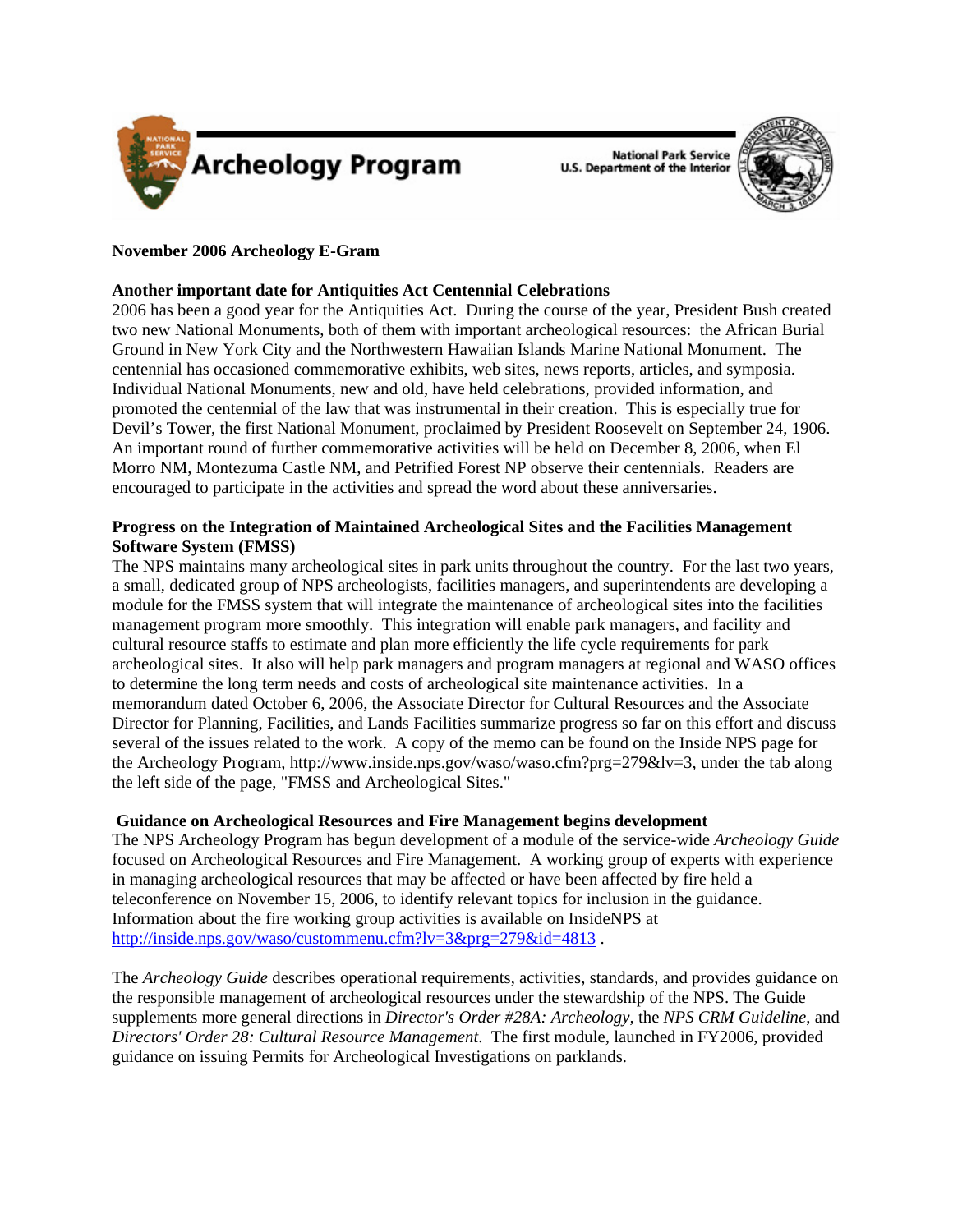The *NPS Archeology Guide* and *Permits for Archeological Investigations* can be accessed on the Archeology Program web site at:<http://www.cr.nps.gov/archeology/npsGuide/> .

#### **NPS 2007 Archaeological Prospection Workshop**

The NPS 2007 workshop on archaeological prospection techniques "Current Archaeological Prospection Advances for Non-Destructive Investigations in the 21st Century" will be held May 14-18, 2007, at the HAMMER Training Center, Richland, WA. Lodging will be at the Guest House, Richland, WA. This will be the seventeenth year of the workshop dedicated to the use of geophysical, aerial photography, and other remote sensing methods as they apply to the identification, evaluation, conservation, and protection of archaeological resources across the nation. The workshop will focus on the theory of operation, methodology, processing, interpretation, and on-hands use of the equipment in the field. There is a tuition charge of \$475.00. Application forms are available on the Midwest Archeological Center's web page at [http://www.cr.nps.gov/mwac/.](http://www.cr.nps.gov/mwac/)

### **Dr. Francis (Cal) Calabrese Retires**

On November 3, 2006, Dr. Cal Calabrese, research coordinator for the Upper and Middle Mississippi Valley Cooperative Ecosystem Studies Unit (CESU), retired from the NPS. Cal received his Ph.D. from the University of Missouri-Columbia in 1971. He began his career in archeology at the University of Colorado-Boulder, working with Bob Lister and Dave Breternitz on various projects in Colorado and Utah. After leaving Colorado, he served as an archeologist for the state of Kansas for two years and returned to graduate school at the University of Missouri-Columbia, working under the direction of Ray Wood.

Cal began his career in the NPS in 1973, joining the Midwest Archeological Center in Lincoln, NE. In 1975, he became manager of the center, which coordinates field and laboratory research within national parks in 16 Rocky Mountain and Midwestern states. In 1994, Cal moved to the Midwest Regional Office in Omaha, where he served variously as acting deputy regional director, special assistant to the regional director, and superintendent of the Great Plains System Support Office. From 1998 through October, 2005, he was the associate regional director for cultural resource stewardship and partnerships. For the past 12 months, he has been detailed to the Upper and Middle Mississippi Valley CESU at the University of Missouri in Columbus, MO.

Although his position titles changed frequently throughout his 33-year career with the NPS in Nebraska, Cal's contributions always focused on developing effective cultural resource programs, including an NPS Ethnography Program. Cal supported good science in archeological projects designed for parks. His research contributions and publications relate to the prehistory of the Central and Northern Plains.

Cal intends to spend time in the Caribbean on his 40-foot sailboat after his retirement. His envious colleagues wish him well. (Contributed by Anne Vawser.)

# Projects in Parks: Artifacts from 18<sup>th</sup> Century Spanish ships loaned to Assateague National **Seashore**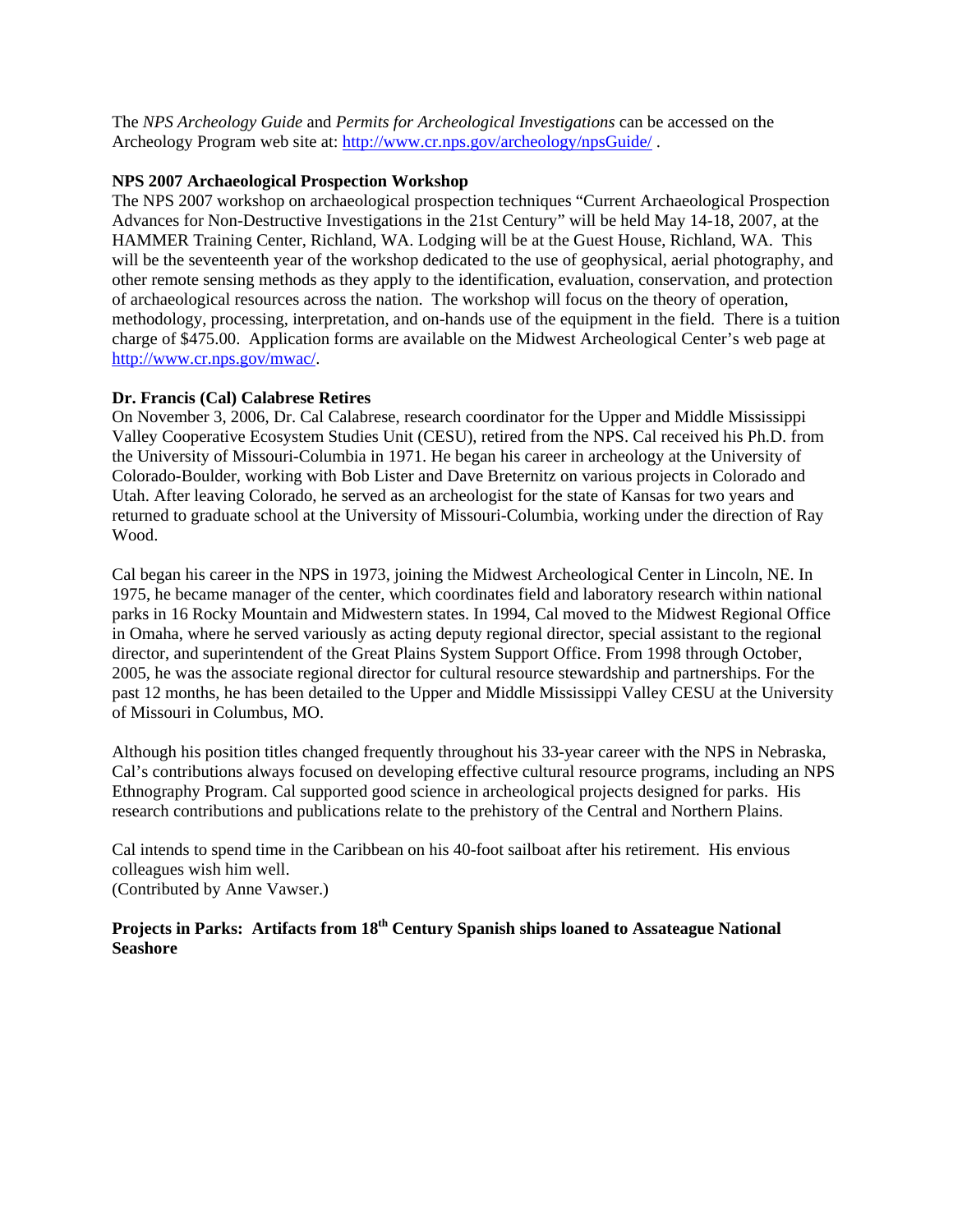In October, 2006, representatives of the Spanish Ministry of Education, Culture and Sports and the U.S. National Park Service (NPS) signed a loan agreement for artifacts from Spanish shipwreck sites to be displayed in a new visitor's center at Assateague Island National Seashore, Virginia. The long-term loan agreement was signed by Randy Biallas, Assistant Director for Park Cultural Resources Programs, NPS, and Julian Martinez Garcia, Director General of Fine Arts and Cultural Heritage, Spain's Ministry of Education, Culture and Sports.



Biallas (left) and Garcia (right) sign loan agreement. (NPS photo)

 The loan agreement marks the end of a 7-year legal battle over objects believed to be from the Spanish Royal Naval ships *La Galga*

and *Juno*. *La Galga* wrecked off the coast of Assateague Island in 1750. The *Juno* was lost in waters off Assateague Island in 1802.

# **The wreck of** *La Galga*

*La Galga* left Havana, Cuba, on August 18, 1750, to escort a convoy of merchant ships to Spain. Six days later, a hurricane scattered the ships, forcing them toward the American coast. When *La Galga* wrecked near the Maryland-Virginia border, most of the crew and passengers made it safely to shore. Local residents began to loot the wrecked ship which, subsequently, was destroyed by a second storm.

# **The wreck of the** *Juno*

The *Juno* left the port of Veracruz, Mexico, on January 15, 1802, enroute to Cadiz, Spain. Shortly after departure, the *Juno* and an escort ship, the *Anfitrite,* encountered bad weather and sailed to Puerto Rico for repairs. The two ships set sail again on October 1, after having taken the soldiers of the Spanish Third Battalion of the African Regiment, their families, and civilian officials on board. Near Bermuda, the ships were separated during a storm and the *Juno* began to leak. The *Juno* continued north, but was not able to contain the leak. The American schooner, *La Favorita,* came to *Juno*'s aid, and began taking on *Juno*'s passengers and crew. However, only seven people were able to transfer to *La Favorita* before the *Juno* was lost in the fog and heavy seas. At least 413 people were lost when the *Juno* sank at night during heavy seas.

# **History of the salvage**

In 1996, working under an underwater exploration permit issued by the Commonwealth of Virginia, Sea Hunt, Inc., a commercial salvage company based in Manchester, New Hampshire, and working out of the Eastern Shore of Virginia, conducted archival research and remote sensing surveys of two tracts of submerged land off Assateague Island to locate shipwrecks. In 1997, the salvage company obtained a permit from the Virginia Marine Resources Commission (VMRC) to locate and recover underwater historic property. In addition, Sea Hunt, Inc. obtained a permit from the U.S. Army Corps of Engineers to dredge sand within the tracts to recover buried artifacts. The NPS managed the area within the tracts as part of the Assateague Island National Seashore, but did not have jurisdiction over the ocean floor, which meant neither the Antiquities Act nor the Archaeological Resources Protection Act applied. The park issued a Special Use Permit for the dredging operation, as the park had responsibility and jurisdiction over the water column above the wreck site.

Sea Hunt, Inc. found and recovered over 100 objects said to be from *La Galga* and the *Juno* through their salvage activities. Under the stipulations of the permit from the VMRC, the Commonwealth of Virginia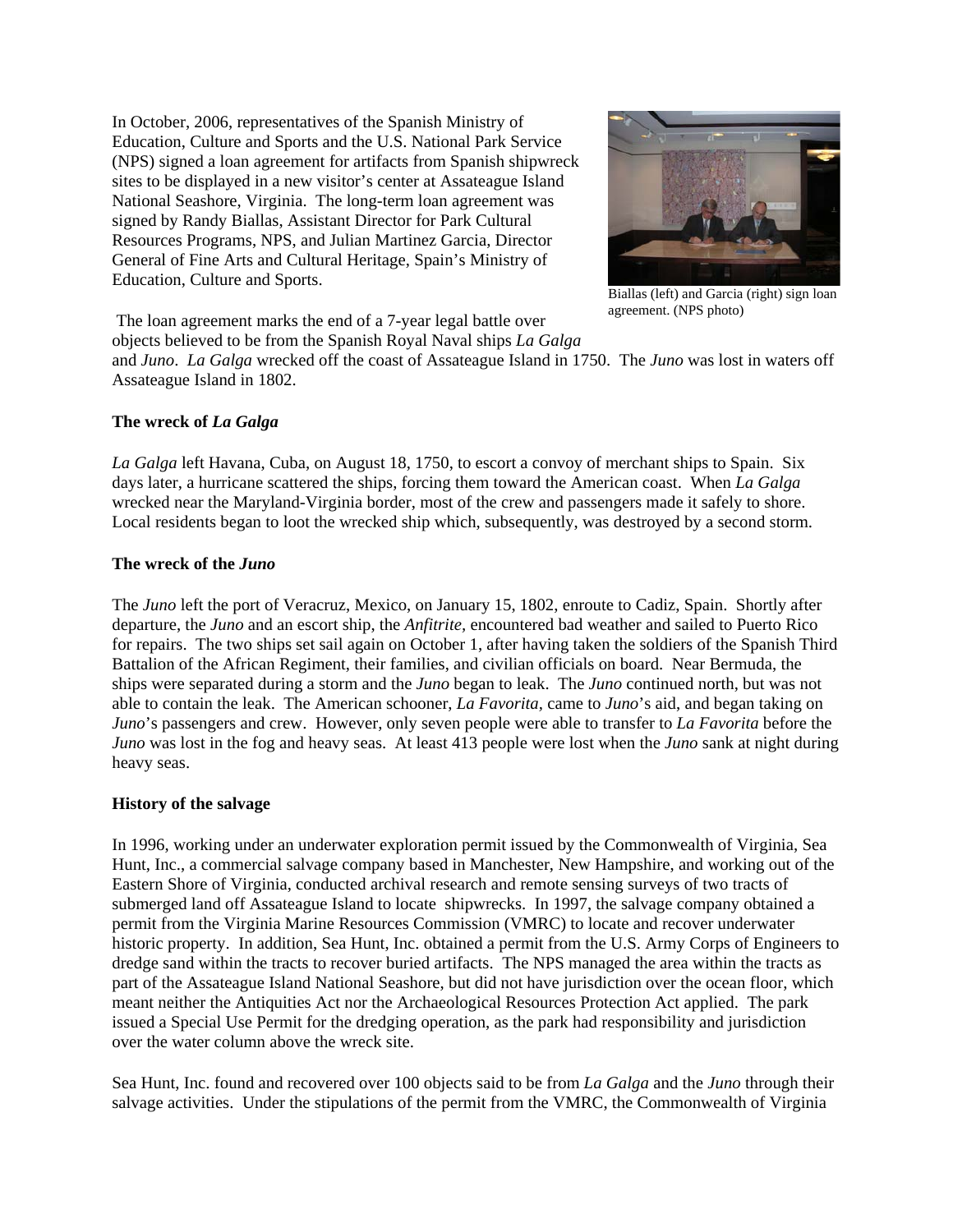could retain title to 25 percent of the objects found and, at the discretion of the Virginia State Historic Preservation Office, buy the remaining objects from Sea Hunt, Inc.

#### **Legal battle over the shipwrecks**

Under the Abandoned Shipwreck Act of 1987, the Congress gave the states title to most abandoned shipwrecks embedded in or on state submerged lands. Under this law, the Commonwealth of Virginia claimed the wrecks of *La Galga* and the *Juno* but in 1998 the Kingdom of Spain asserted legal ownership over them, arguing that the ships had not been declared abandoned*.* After a lengthy jurisdictional and ownership dispute, the United States Court of Appeals for the Fourth Circuit upheld the Kingdom of Spain's status as the rightful owner of its sunken sovereign vessels and any artifacts and materials associated with such vessels; and Spain's rights to prevent salvage activities conducted without consent on its vessels. Sea Hunt, Inc. was ordered to return to Spain's possession all artifacts and materials it had removed from the sites. The United States Supreme Court rejected without any comment or dissent appeals by Virginia and Sea Hunt, Inc. and so the precedent-setting decision of the United States Court of Appeals remains intact.

#### **Legal rights in salvage cases**

Although Spain has a large number of underwater cultural sites around the world, this is the first site where the question of sovereignty has been settled in a court of law. The key question in the case was whether the shipwrecks and artifacts had been abandoned by Spain. Documents provided by lawyers representing Spain in the court case demonstrated that the *Juno* and *La Galga* were still sovereign vessels and had not been declared abandoned.

The ruling of the Court of Appeals in the *Juno-La Galga* case is precedent-setting on an international scale. It marks a watershed in the struggle not just of Spain but of all nations to protect sunken State craft from treasure hunters and looters. The ruling advances responsible study and commemoration of these important historic sites.

### **Signing of loan and display of objects**

Spain took possession of the more than 100 objects removed from the sites by Sea Hunt, Inc. The Spanish Embassy requested the assistance of the NPS in conserving the objects and providing for their long-term storage. The Spanish Embassy agreed to exhibition at Assateague Island National Seashore, near where the vessels were lost. All of the objects except for two anchors and a ship's timber were sent to the NPS Harpers Ferry Conservation Center for conservation treatment done by now-retired NPS employee Dan Riss; the anchors and timber were sent to Texas A&M University. In 2005, conservation of the objects at the Harpers Ferry Center was completed and the objects were sent to Assateague Island National Seashore for cataloging into the park's museum collection as a loan, and for storage. In 2006, Texas A&M University completed conserving one of the anchors and sent it to the park for cataloging and display. It is anticipated that other objects at Texas A&M University also will be sent to this park for storage and display.

Working with Spain's representatives, Assateague Island National Seashore's Chief of Resource Management Division, Carl Zimmerman, developed a loan agreement for the Spanish artifacts at Assateague Island National Seashore. The NPS is honored to care for these objects on behalf of Spain, and to make the objects available for scientific study and public appreciation. The loan agreement between Spain and the NPS may be the first of its kind between the NPS and another nation. Although